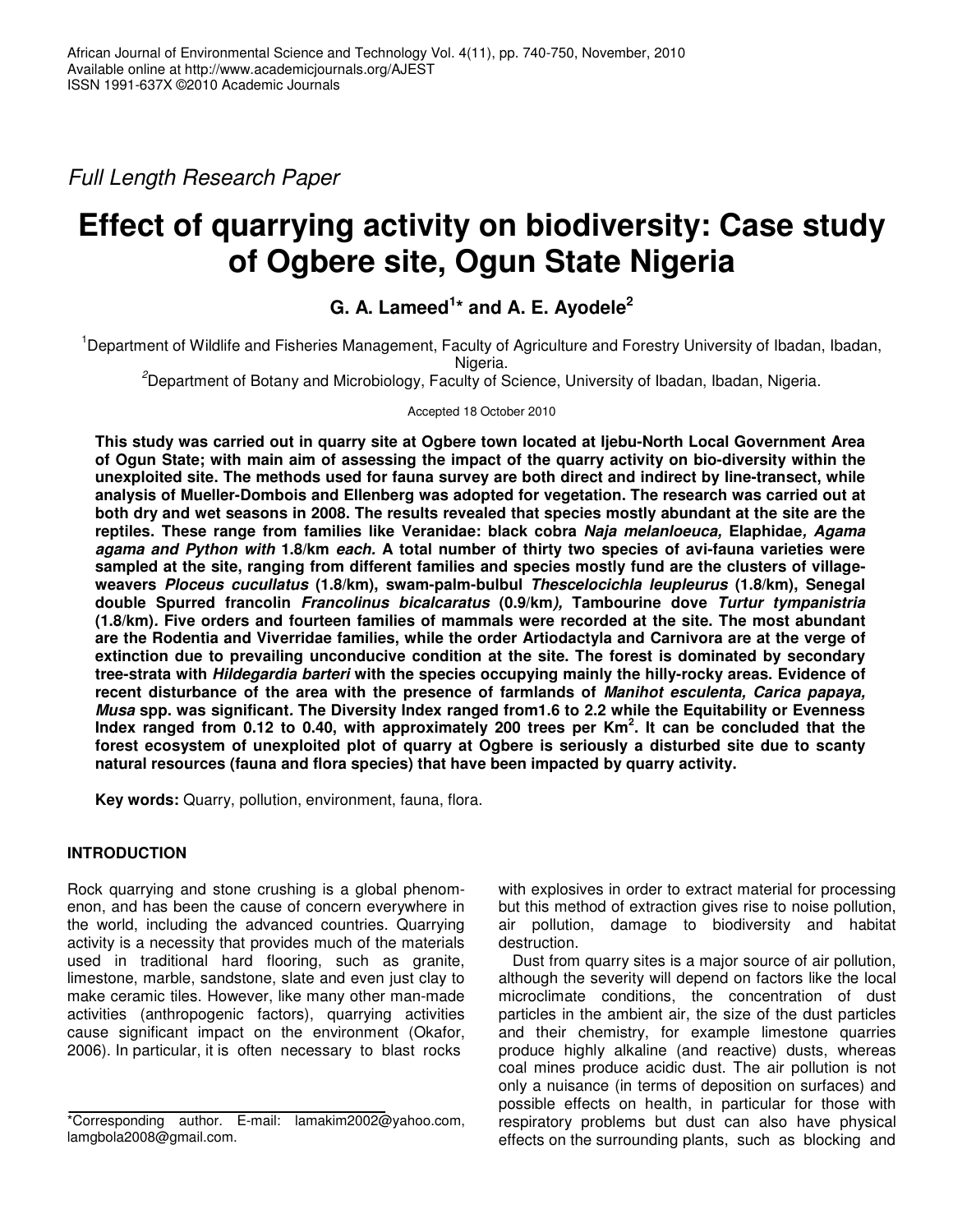damaging their internal structures and abrasion of leaves and cuticles, as well as chemical effects which may affect long-term survival (Guach, 2001).

Unfortunately, quarrying involves several activities that generate significant amounts of noise. The excavation of the mineral itself involves considerable noise, particularly if blasting methods are used. Following this, the use of powered machinery to transport the materials as well as possibly processing plants to crush and grade the minerals, all contribute even more noise to the environment. Such extraction of raw materials from their natural habitats by mining, drilling, harvesting and those that relate to large scale water resources development projects, construction, agriculture, energy, industry and development projects, considerably affect the natural environment (Fedra et al., 2005).

One of the biggest negative impacts of quarrying on the environment is the damage to biodiversity (Anand, 2006). Biodiversity essentially refers to the range of living species, including fish, insects, invertebrates, reptiles, birds, mammals, plants, fungi and even micro-organisms. Biodiversity conservation is important as all species are interlinked, even if this is not immediately visible or even known, and our survival depends on this fine balance that exists within nature. Both positive and adverse societal impacts of modern manufacturing technologies have great consequences on economics, health, safety and environment in general (Anand, 2006).

Quarrying carries the potential of destroying habitats and the species they support (Mabogunje, 2008). Even if the habitats are not directly removed by excavation, they can be indirectly affected and damaged by environmental impacts – such as changes to ground water or surface water that causes some habitats to dry out or others to become flooded. Even noise pollution can have a significant impact on some species and affect their successful reproduction. Nevertheless, with careful planning and management, it is possible to minimize the effect on biodiversity and in fact, quarries can also provide a good opportunity to create new habitats or to restore existing ones (Tanko, 2007).

Again, like many other man-made activities, quarrying involves the production of significant amounts of waste. Some types of quarries do not produce large amounts of permanent waste, such as sand and gravel quarries, whereas others will produce significant amounts of waste material such as clay and silt (Wang, 2007). The good news is that they are generally inert and non-hazardous, unlike the waste from many other processes. However, there is still potential for damage to the environment particularly with water contamination. Plants are major components of the ecosystem  $-$  a complex interaction between the biotic and abiotic entities of the environment. The industry, unfortunately discharge dust that settles not only on land, plants and trees but also on surface waters used for drinking and other domestic chores by the community (Osha, 2006). The green plants especially,

by virtue of their photosynthetic activities occupy an important position in the existence of life because of their ability to maintain a balance in the volume of Oxygen and Carbon dioxide which leads to the purification of the environment. They supply man with food, drugs, fibres, fuel, building and other raw materials and serve as ornamentals. The plants, by their activities, influence and determine to a large extent, the type of fauna to be expected and any change or tilt in their composition either vegetation, affects the animal life in terms of food, shelter, security and comfort. Such vegetation changes are the main concern of environmental botanists and ecologists in recent years who have advocated the careful and cautious approach to activities promoting such changes (Wang, 2007).

Air pollution generally and especially dust from quarry sites are known to be responsible for vegetation injury and crop yield loss and thus become a threat to the survival of plants in industrial areas (Iqbal and Shafig, 2001). Such dusts reduce plant cover, height and number of leaves. Apart from the dust emitted, toxic compounds such as fluoride, Magnesium, Lead, Zinc, Copper, Beryllium, Sulphuric acid and Hydrochloric acid are injurious to the vegetation.

While quarries can cause significant impact to the environment, with the right planning and management, many of the negative effects can be minimized or controlled and in many cases, there is great opportunity to protect and enhance the environment, such as with the translocation of existing habitats or the creation of new ones. Therefore to achieve the equilibrium between natural ecosystems, project planning, formulation and implementation is needed. In this study, we assess the environmental impact of unexploited site meant for quarry activity at Ogbere in Ogun State.

## **Study site**

Ogbere quarry site is located at Ijebu-North Local Government Area of Ogun State, Nigeria in a locality called Ogbere town. The study was carried out in 2008 between the months February and November, spanned within dry and wet season. The town is a few kilometers (35km) along Ijebu Ode via Ore road. The project site generally falls within the Rain Forest Zone or the Lowland Forest Zone of Nigeria (Keay, 1959, Onochie, 1975) with its characteristic high density of trees and a highly stratified structure. Rainforests in Nigeria are known to cover an estimated area of 103,600 sq km out of the total land area of 90,879,138 ha in Nigeria (Gbile, 1992). Tropical rainforest is the most complex type of vegetation in the world. It has a characteristic general appearance which is easily recognizable though there may be different grades of complexity depending on communities, age and influence of man (Whittaker, 1975).The entire area of the site (both used and unexploited) is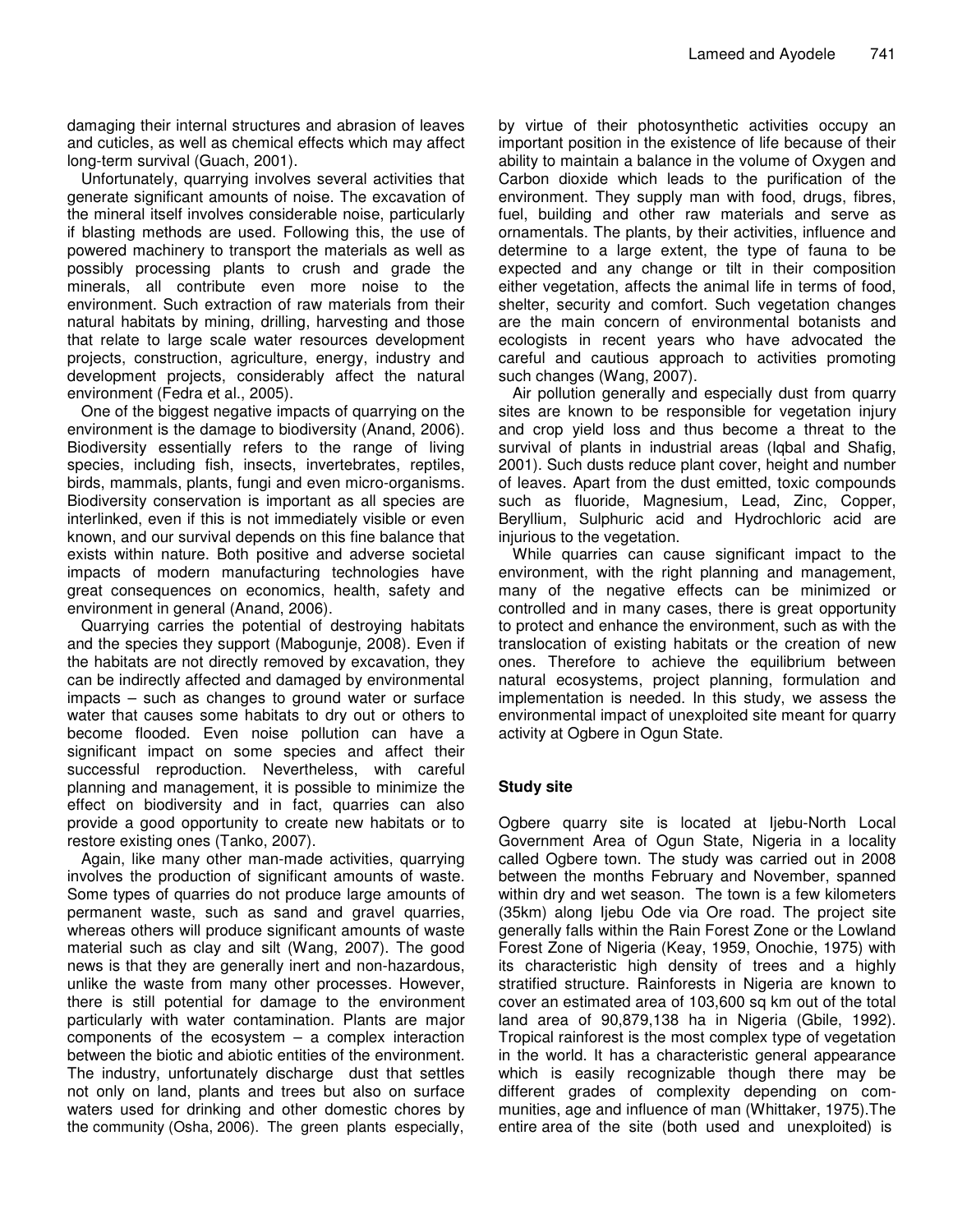

**Figure 1.** Map of Nigeria showing the location of Ogun State and Ijebu North local Government marked yellow.



**Figure 2.** Showing the sketched map of the Quarry site at Ogbere, indicating both the exploited (industrial area) and unexploited sites (surveyed plot).

estimated to 900,000 km<sup>2</sup>. Half of the entire area is already engaged in production and for administrative building  $(450,000 \text{ km}^2)$ , while the remaining half is unexploited site that require present EIA study.

There are many other Quarry Companies operating in this location, some of them are Ratcon quarry, Crushed dragon quarry and four others within the location. Only one existing village is located closer to the quarries, the name of the settlement is Aba-kale with distance of less than a kilometer to the quarry sites. There are some other significance of human hamlets dotted the area, which indicated presence of indigenes that engaged in the subsistence farming and other anthropogenic activities at the site.

According to the information provided, the Quarry operation has been in existence and actively operating for the past seventeen years. Figures 1 and 2 show the map of Nigeria indicating location of Ijebu ode North Local Government within Ogun State and the sketch diagram of the entire area of quarry site, indicating both the commercially production site and unexploited area within the land coverage.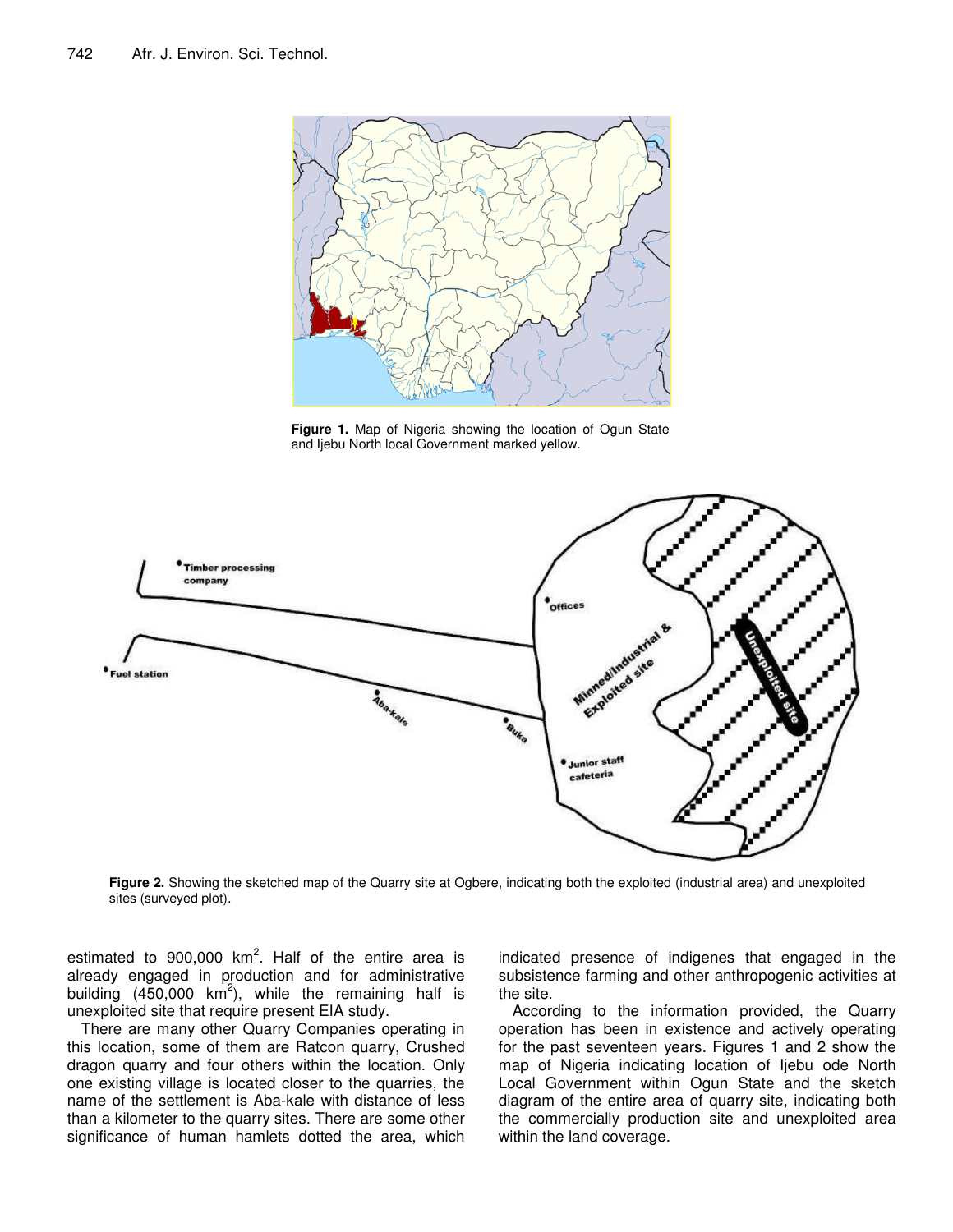| <b>Transect</b> | Distance (Km) total 51/2 km | Co-ordinate/geo-reference |
|-----------------|-----------------------------|---------------------------|
|                 | 2                           | N06°47.6091               |
|                 |                             | E004°08.560 <sup>1</sup>  |
|                 |                             | Elevation 45.1 m          |
|                 |                             | N06° 47.148 <sup>1</sup>  |
| 2               | $1^{1/2}$                   | E004°08.459 <sup>1</sup>  |
|                 |                             | Elevation 44.42 m         |
|                 |                             | N06° 47.148 <sup>1</sup>  |
| 3               | 2                           | E004°08.459 <sup>1</sup>  |
|                 |                             | Elevation 44.2 m          |
|                 |                             | N06° 47.454 <sup>1</sup>  |
| 4               |                             | E004° 08.5191             |
|                 |                             | Elevation 33.8 m          |

**Table 1.** Transects georeferencing and distance within the quarry site.

#### **METHODOLOGY**

The unexploited area that was subjected to assessment is estimated to about 450,000km<sup>2</sup>. The line transect method (Buckland *et al*. 2001) was used for the study. The area was subdivided into 4 transects, with a kilometer interval in-between each transect and parallel to one another. The distance of transects and their geo-reference points are as listed in the Table 1.

In each transect, two methods were used for collecting data; method used for fauna survey is both direct and indirect methods, Direct method required actual sighting and recording of the species into data sheet along the predetermined transects, while indirect method is the recording of the significant signs along the same transect lines. Two research individuals and one native indigene were involved in the collection of data, while analysis of Mueller-Dombois and Ellenberg was adopted for vegetation. This requires accurate spatial databases as well as reliable knowledge of the habitat requirement of the species concerned (Homer *et al.* 1993). Every species and sub-species recorded at the site were evaluated according to International Union for Conservation of Nature for flora and fauna species red list data (IUCN, 2009). Diversity Index was calculated using Shannon Weaver's Index with the formula H**= -** Pi In Pi where **S** is the number of species, P is the proportion of individuals or abundance of the ith and In is the log base n. This index combines species richness with relative abundance. Shannon's equitability or evenness was calculated using the formula  $E_H = H / In S.$  The major growth forms (Cain and De Oliveria Castro, 1959) were noted.

Questionnaires were administered to provide adequate information on the socio-economic status of the species utilization by the inhabitants at the surrounding villages.

Materials used for the research work are recording sheet, compass, binocular, pencils, zoom lens .35 Camera, Global Positioning System (GPS), 300 meters tape rule, areas map, structured questionnaire and a field assistant.

## **RESULTS**

#### **Reptile diversity**

The species mostly abundant at the site are the reptiles (Table 2), this range from families like Veranidae: black cobra Naja melanloeuca, Elaphidae, Agama agama and Python with density of 1.8/km each*.* Rocky environment at the site provide prevailing conducive niche for the herpetology species to thrive at this unexploited area.

#### **Avi-fauna diversity**

A total number of thirty two species of avi-fauna (Table 3) were sampled at the site, ranging from different families. Birds were sparsely distributed and species mostly found are the clusters of village-weavers *Ploceus cucullatus* with density 1.81/km and swam-palm-bulbul *Thescelocichla leupleurus (0.*9/km). Other species took the advantage of the vast adjacent farm land to the unexploited site that is presently under investigation. The specific tree species that is mostly used as nesting point by the birds is *Hildegardia barteri.* These might due to the flowering of the tree at the period of sampling even though the industrial activity of quarrying was pronounced and acted as major limiting factors for the species thriving and abundance. Most of the species are presently classified as locally extinct or not available (*Merops suercilliosus, Tauraco persa and Hirundo peucosoma*) or lower risk (*Trenron australis* 0.9/km*, Streptopelia vinacea 1.8/km and Melvus migrans* 0.9/km), but might be at the verge of endangered or vulnerable due to intensive destruction of their habitats and loss of feeding fruits because of quarrying.

#### **Mammal diversity**

Five orders and fourteen families were recorded using both direct and indirect sampling methods. Most of them are not resident species due to precarious habitat condition (quarrying activities) that are not conducive for their thriving. However, most species preferred the adjacent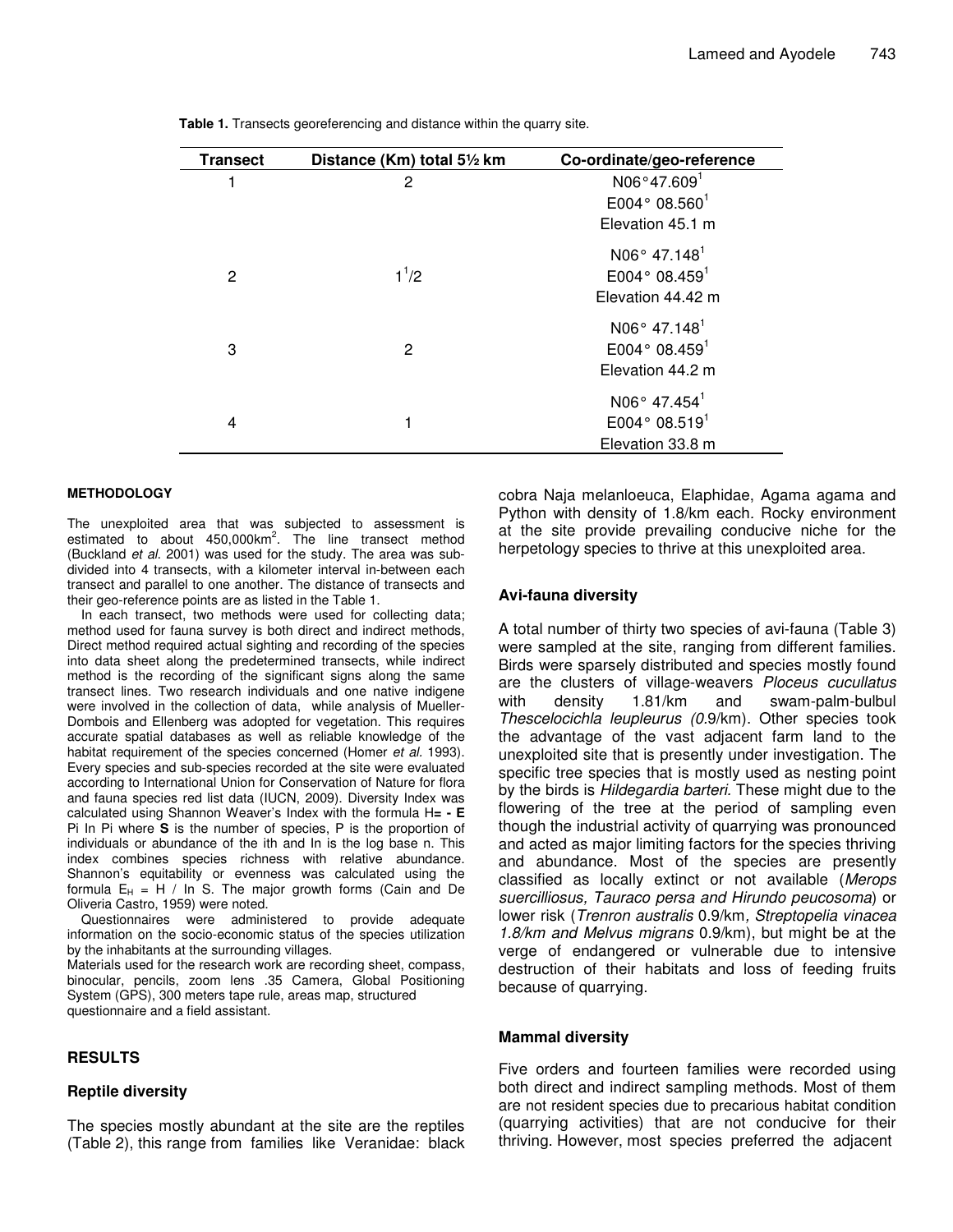| Taxon   |              |                                     | No. available/         | <b>Transects</b> |                          |                          |                | <b>IUCN</b> |                  |  |
|---------|--------------|-------------------------------------|------------------------|------------------|--------------------------|--------------------------|----------------|-------------|------------------|--|
| Order   | Family       | <b>Common name</b>                  | <b>Scientific name</b> | km(density)      |                          | $\overline{c}$           | 3              | 4           | status<br>(2009) |  |
| Reptile | Veranidae    | Monitor lizard                      | Veranus niloticus      | 1.8              | $+$                      | $+$                      | $+$            | $^{+}$      | Lr               |  |
|         |              | Black cobra                         | Naja melanloeuca       | 1.8              | $\ddot{}$                | $\ddot{}$                | $+$            | $+$         | Е                |  |
|         |              | Tree snake                          | Bioga blandingii       | 0.36             | $\overline{\phantom{0}}$ | $\overline{\phantom{0}}$ |                |             | Le               |  |
|         |              | Red headed lizard                   | Agama lizard           | 1.8              | $+$                      | $+$                      | $+$            | $+$         | Lr               |  |
|         |              | Tree frogs                          | Hypercolius puctuntus  | 0.54             | $+$                      | $\overline{\phantom{a}}$ | $\blacksquare$ | $+$         | Lr               |  |
|         |              | Dwarf crocodile                     | Osteolaemus tetruspis  | 0.54             | $\ddot{}$                | $+$                      |                |             | Е                |  |
|         | Pelomedusdae | West African black<br>forest turtle | Pelusios niger         | 0.9              | $+$                      | $+$                      | $+$            | $^{+}$      | Е                |  |
|         |              | Red headed lizard                   | Agam agama             | 1.8              | $+$                      | $\ddot{}$                |                |             | Lr               |  |
|         | Testudinidae | Sarrata hinge<br>back tortoise      | Kinixys erosa          | 0.36             |                          |                          |                |             | E                |  |
|         | Python       | Rock python                         | Python sebae           | 1.8              |                          |                          |                | $+$         | Е                |  |
|         | Elaphidae    | Green mamba                         | Dendrospis viridis     | 1.8              |                          | $\ddot{}$                |                |             | V                |  |

**Table 2.** Reptile and amphibian population density at the quarry site in Ogbere village.

Threatened (T), endangered (E), vulnerable (V), locally extinct (Le) and lower-risk (Lr). Present =  $+$ ; absent = -

farm areas that exist for roosting. Footprints and activity sites of *Cephalophus nigrifons* and Viverridae family were pronounced within transects. Quantitative analysis and population viability of the species (Table 4) indicated restricted distribution and also total absence of some from the expected niches (along transects), such as Syncerus caffer and Cephalophus Maxweli that are locally extinct. While *Rattus rattus and Malacomys edwadsi* in the family Rodentia are most abundant with density 1.81/km

## **Flora resources**

The study area is naturally a rainforest vegetation but human activities, most importantly farming have reduced most part to a secondary forest (transects 1and 4), forest re-growth (transects 2 and 3), or mere farmlands (transects 2 and 3). The secondary forest is a rather complex community of plants in which disturbance has occurred over a long period. The upper canopy formed by *Hildegardia barteri* reaches about 40m high. This species forms about 60 % of the trees in the site. Herbs are restricted in distribution while weeds are quite common. In some parts, vegetation is usually dense with young trees and shrubs such as *Alchornea cordifolia* and *A. laxiflora* and covered with scramblers and climbers such as *Combretum* spp, *Adenia lobata* and *Smilax kraussiana.* The Diversity Index ranged from1.6 in S3 and 4 to 2.2 in S1 while the Equitability or Evenness Index ranged from 0.12 in S1 to 0.40 in S4. There are approximately 200 trees per Km <sup>2</sup> with *Hildegardia barteri* dominating. The high diversity indices of the entire area ranging from 1.6 to 2.2 indicate the heterogenous-diverse nature of the project site and the fact that there have been recent disturbances. Such effects may not be unconnected with the clearing of major parts for farming. Moreover, the presence of plants like *Manihot esculenta, Carica papaya, Musa spp, Dioscorea spp, Musanga cecropioides,* and *Alchornea* s*pp* provides evidence of recent or previous land use. The most diverse of the four transects is S 1 with an index of 2.2.

The non timber forest resources (NTFR) include *Xanthosoma sagittifolia(cocoyam)*, *Ananas comosus*( pineapple), *M. esculenta*( cassava), *Musa sapientum*( banana), *Musa paradisiaca*( plantain), *Elaeis guineensis* (palm oil and palm wine), *Thaumatococcus daniellii* and *Cola* s*pp*(cola nuts) among others. The timber forest resources (TFR) include *Hallea ledermanii, Terminalia superba* and *Nauclea diderrichii* among others.

## **GENERAL DISCUSSION**

## **Impact of quarry on fauna**

The forest ecosystem of unexploited plot of quarry at Ogbere is seriously a disturbed site due to scanty natural resources (wildlife species) that have been impacted by industrial activity. The animals especially the *Cercopithedae* and *Carnivora* species are the most vulnerable when compared their abundance with similar ecosystem in the same area; likewise the forest vegetation are at the verge of being displaced. The listed resources are awaiting environmental signals such as configuration of the land, disturbance of the relic forest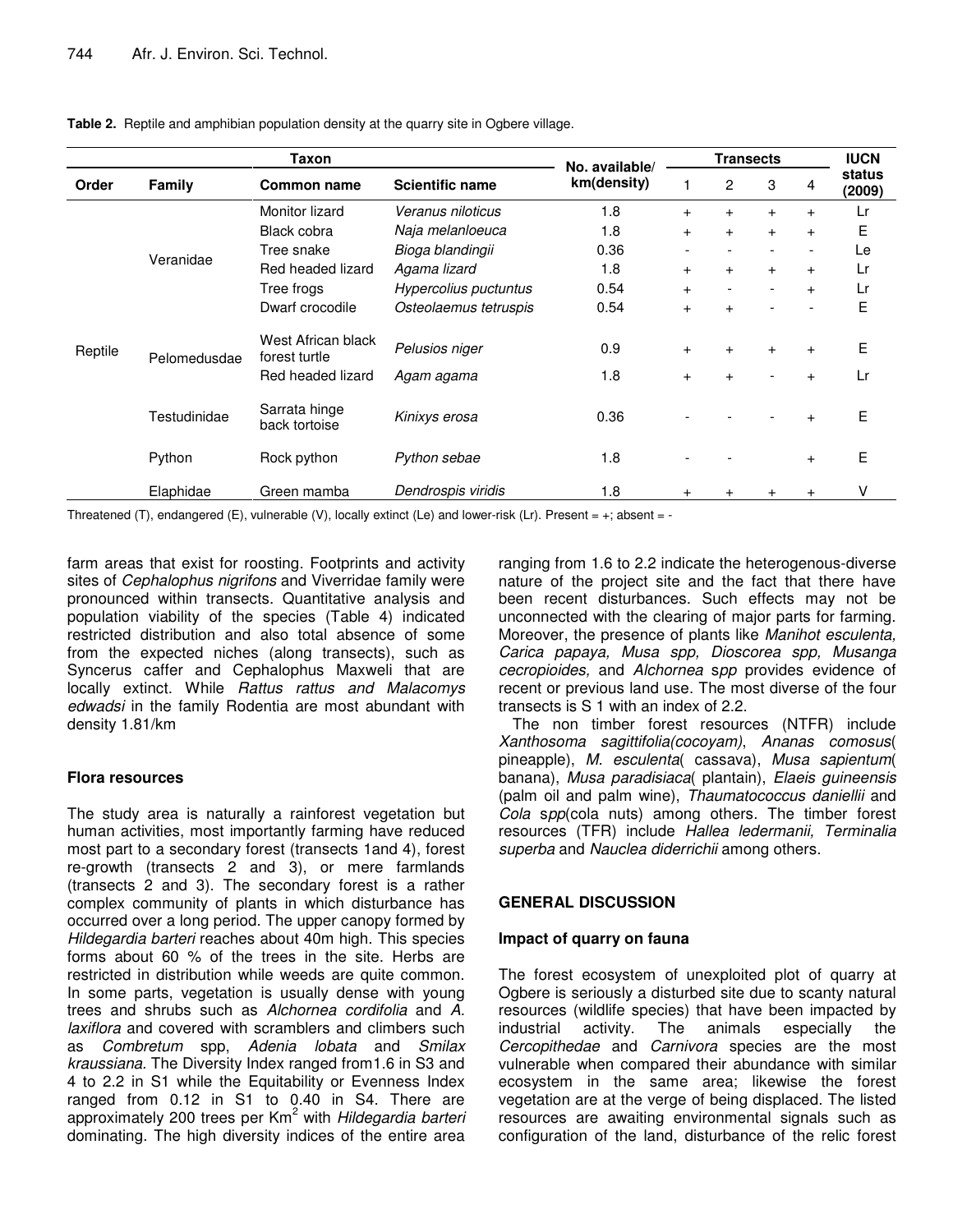**Table 3.** Bird population density at the quarry site in Ogbere village.

|       |               | <b>Taxon</b>                       |                              | No. available /<br>km(density) | <b>Transects</b> | <b>IUCN</b> |                |                                 |         |
|-------|---------------|------------------------------------|------------------------------|--------------------------------|------------------|-------------|----------------|---------------------------------|---------|
|       | Family        | <b>Common name</b>                 | <b>Scientific name</b>       |                                | 1                | $\mathbf 2$ | $\mathbf 3$    | $\overline{\mathbf{4}}$         |         |
|       |               | African black kite                 | Melvus migrans               | 0.9                            | $\ddot{}$        | $+$         | $+$            | $+$                             | Lr      |
|       | Phassiannidae | Lizard buzzard                     | Kanpifalco<br>monogramniscus | 0.9                            |                  |             |                | $\ddot{}$                       | v       |
|       |               | Red-necked kestera                 | Falco chiquera               | 5.4                            |                  |             | $\ddot{}$      |                                 | т       |
|       |               | Senega double Spurred<br>francolin | F. bicalcaratus              | 0.9                            | $\overline{+}$   | $\ddot{}$   | $\ddot{}$      | $+$                             | Lr      |
|       |               | Vinaceous dove                     | Streptopelia vinacea         | 1.8                            |                  |             | $\overline{+}$ | $+$                             | Lr      |
|       | Columbidae    | Green fruit pigeon                 | Trenron australis            | 0.9                            |                  |             | $\ddot{}$      |                                 | Lr      |
|       |               | Tambourine dove                    | T. tympanistria              | 1.8                            |                  |             | $+$            | $\ddot{}$                       | Lr      |
|       |               |                                    |                              |                                |                  |             |                |                                 |         |
|       | Musophagidae  | Green-crested touraco              | T. persa                     |                                |                  |             |                |                                 | Le      |
|       |               | Grey plantain eater                | Criniger poscator            | 0.9                            |                  |             |                |                                 | ٧       |
|       |               | Senegal coucal                     | Centropus senegalenis        | 0.9                            |                  |             |                | $\ddot{}$                       | ٧       |
|       | Cuculidae     | <b>Black throated coucal</b>       | Centropus grillii            | 1.09                           |                  |             |                | $+$                             | ٧       |
|       |               |                                    |                              |                                |                  |             |                |                                 |         |
|       | Tytonidae     | African barn owl                   | Tylo alba                    | 0.9                            |                  |             |                | $\ddot{}$                       | Е       |
|       | Apodidae      | Little African swift               | Apus affinis                 | 1.8                            |                  |             | $\ddot{}$      | $\ddot{}$                       | Lr      |
|       | Alcedinidae   | Pied kingfisher                    | Cerlerudis                   | 0.72                           |                  |             |                |                                 | Lr      |
|       |               | Senegal kingfisher                 | Halcyon senegalensis         | 1.64                           |                  |             | $\ddot{}$      | $\ddot{}$                       | Lr      |
|       |               |                                    |                              |                                |                  |             |                |                                 |         |
| Order |               | White throat bee eater             | Merops albicollis            | 0.9                            |                  |             |                |                                 | V       |
|       | Meropidae     | Blue checked bee eater             | Merops suercilliosus         |                                |                  |             |                |                                 | Le      |
|       |               |                                    |                              |                                |                  |             |                |                                 |         |
|       | Upupidae      | Senegal wood hoopoe                | Phoeniculus purpureleus      | 1.45<br>0.18                   |                  |             | $\overline{+}$ | $+$<br>$\overline{\phantom{a}}$ | Τ       |
|       |               | Hoopoe                             | Upupa epops                  |                                |                  |             | $\ddot{}$      |                                 | Le      |
|       | Capitonidiae  | Naked-faced barbet                 | Gymnobucco calvus            | 0.9                            |                  |             |                | $\ddot{}$                       | Т       |
|       | Hirundinidae  | Pire-winged swallow                | H. peucosoma                 |                                |                  |             |                | $+$                             | Le      |
|       |               | Mosque swallow                     | Hirundo senegalensis         | 0.9                            |                  |             |                |                                 | Τ       |
|       | Dictruridae   | Glossy-backed drongo               | Dictrurus adsimilis          | 1.09                           |                  |             |                |                                 |         |
|       | Oriolidae     | African golden oriole              | Oriolus auranthus            | 1.09                           | $\pmb{+}$        |             |                | $\pmb{+}$<br>$+$                | J.<br>Е |
|       |               |                                    |                              |                                |                  |             |                |                                 |         |
|       |               | Common garden bulbul               | Pycnonotus barbatus          | 1.8                            |                  |             |                | $\ddot{}$                       | Lr      |
|       | Pycnonotidae  | Swamp palm bulbul                  | T. leupleurus                | 1.8                            |                  |             |                |                                 | Lr      |
|       | Turdidae      | West African thrush                | Turdus pelios                | 0.9                            |                  |             |                |                                 | Τ       |
|       |               | Splendid sunbird                   | Nectarinia cuprea            | 0.9                            |                  |             |                |                                 | Lr      |
|       | Nectarinidae  | Cupper sunbird                     | Mecarinia curpea             | 0.9                            |                  |             |                |                                 | Lr      |
|       |               |                                    |                              |                                |                  |             |                | $+$                             |         |
|       |               | Bronze manikin                     | Lancaura cucullatus          | 0.9                            |                  |             |                |                                 | Т       |
|       | Fringilidae   | Yellow fronted canary              | Serinus mozambicus           |                                |                  |             |                |                                 | Le      |
|       |               | Negro finch                        | Nignia canicapilla           |                                |                  |             |                |                                 | Le      |
|       | Polceidae     | Village weaver                     | P. cucullatus                | 1.81                           |                  |             |                |                                 | Lr      |

Threatened (T), endangered (E), vulnerable (V), locally extinct (Le) and lower-risk (Lr). Present = +; absent = -.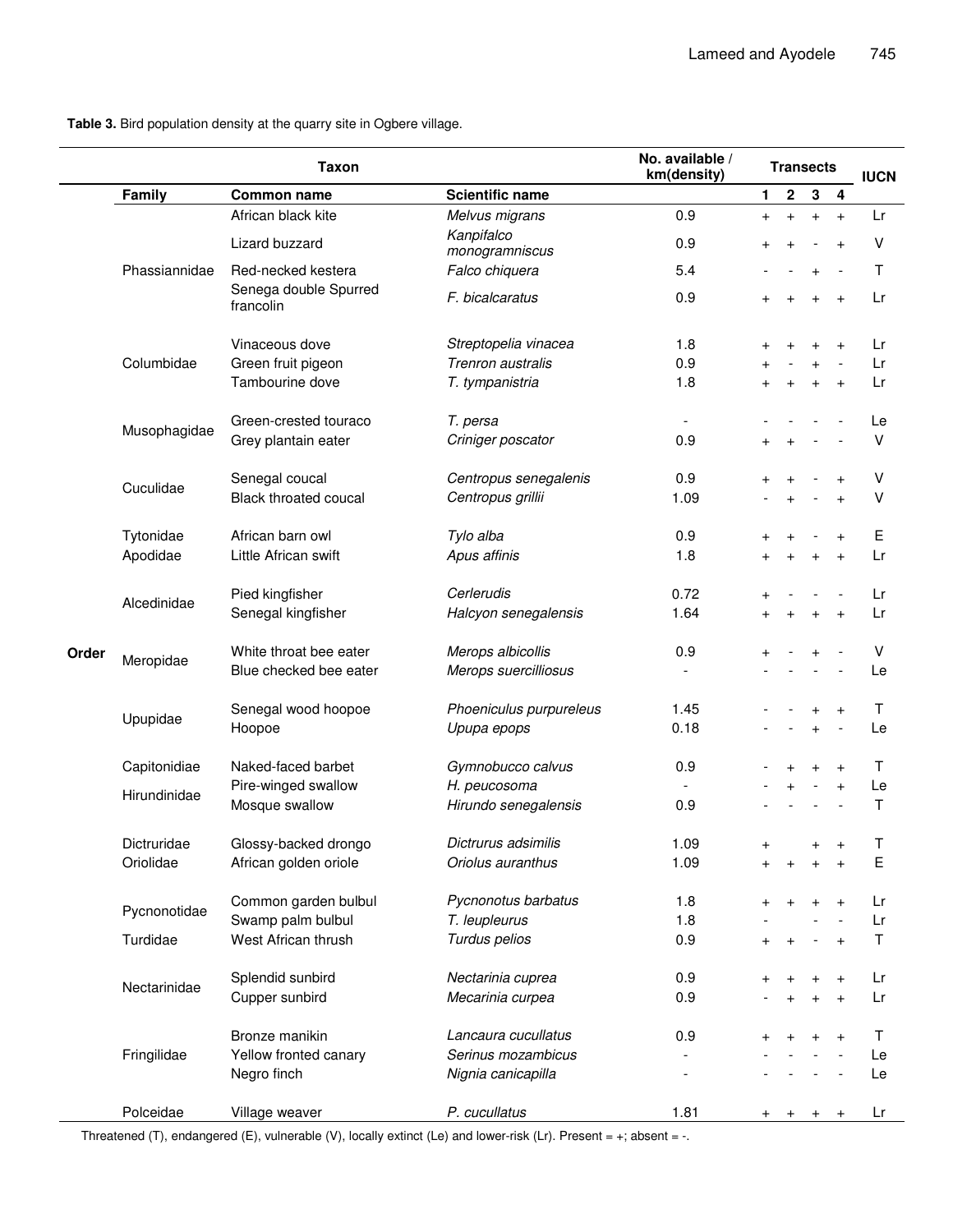**Table 4.** Mammal population density at the quarry site in Ogbere village.

| <b>Taxon</b> |              | No.                        | <b>Transects</b>         |                |           |                | <b>IUCN</b> |        |
|--------------|--------------|----------------------------|--------------------------|----------------|-----------|----------------|-------------|--------|
| Order        | Family       | <b>Scientific name</b>     | available/km             | 1              | $\bf 2$   | $\mathbf{3}$   | 4           | status |
|              |              | Syncerus caffer            |                          | $\overline{a}$ |           | $\overline{a}$ |             | Le     |
| Artiodactyla |              | Cephalophus maxweli        | $\overline{\phantom{a}}$ |                |           |                |             | Le     |
|              |              | Cephalophus nigrifons      | 0.9                      |                | $\ddot{}$ |                |             | V      |
|              | Bovidae      | Cephalophus monticola      |                          |                |           |                |             | Le     |
|              |              | Kobus ellipsiprymnus       |                          |                |           |                |             | Le     |
|              |              | Tragelaphus scriptus       | 1.27                     |                |           |                | $+$         | v      |
|              |              | Viveria civet              | 0.72                     |                | $\ddot{}$ |                | $\ddot{}$   | E      |
|              | Viverridae   | Genetta cristata           | 0.36                     | $^{+}$         |           |                |             | E      |
|              |              | Genetta pardina rubiginosa | 0.18                     |                | $\ddot{}$ |                |             | Le     |
| Carnivora    | Carnidae     | Vulpes palluda             | L.                       |                |           |                |             | Е      |
|              | Mustelidae   | Lutra Tramaculicolis       |                          |                |           |                |             | Le     |
|              |              | Phacechoerus aethiepus     |                          | $^{+}$         |           |                |             | Le     |
|              | Thryonomidae | Thryonomys swinderianus    | 1.81                     | $\ddot{}$      | $+$       | $\ddot{}$      | $+$         | Lr     |
|              | Herpestidae  | Alex paludiousus           | 0.72                     | $\ddot{}$      | $\ddot{}$ | $+$            |             | Е      |
|              |              | Rattus rattus              | 1.81                     | $\ddot{}$      | $\ddot{}$ | $^{+}$         | $\ddot{}$   | Lr     |
|              |              | Hylomiscus stella          | 0.54                     |                |           | $\overline{a}$ |             | Le     |
|              |              | Funisciurus angrythrus     | 0.72                     | $\pmb{+}$      | $\ddot{}$ |                |             | Le     |
|              | Aciuridae    | Xerus erythropus           | 0.9                      |                | $\ddot{}$ |                |             | Lr     |
| Rodentia     | Cricetidae   | Criceteomys gambianus      | 0.55                     |                | $\ddot{}$ |                |             | Lr     |
|              |              | Malacomys edwadsi          | 1.81                     | $\ddot{}$      | $\ddot{}$ | $\ddot{}$      | $\ddot{}$   | Lr     |
|              | Muridae      | Hybomys vittatus           |                          |                |           |                |             | Le     |
|              |              | Rattus rattus              | 0.72                     |                | $\ddot{}$ |                |             | Lr     |
|              |              | Dasymys incomtus           |                          |                |           |                |             | Le     |
|              | Sciuridae    | Protoxerus stangeri        |                          |                |           |                |             | Le     |
| Insectivora  | Sorricidae   | Crocidura insitania        |                          |                |           |                |             | Le     |
|              |              | Crocidura odorata          |                          |                |           |                |             | Le     |
|              | Tenrecidae   | Crocidura Nigeria          |                          | $\ddot{}$      |           |                |             | Le     |
| Hyracoidea   | Procavidae   | Dendrohyrax dorsalis       |                          |                |           |                |             | Le     |
| Pholidota    | Manidae      | Manis tricuspis            |                          |                |           |                |             | Le     |

Threatened (T), endangered (E), vulnerable (V), locally extinct (Le) and lower-risk (Lr); present = +; absent = -.

ecosystem and interruption in the supply of their food from the forest due to quarry activity before they embark on migration.

Adeola (1991) asserted that nature has provided wildlife and biodiversity with certain form of habitat and not as adaptable as man to the surrounding. Thus the expansion of human population and the unfolding of human's horizon to exploit resources for economic and other purposes tend to displace such indigenous resources and can even put some species into extinction,

if not addressed with caution. The capacity of wildlife to be adaptive to changing environmental conditions varies within species; Rare and endangered species are non adaptive, such as primate *Cercopithecus* spp. and the avi-fauna, such species will be displaced by migrate or hunted by inhabitants of the area. Less threatened and high productive species with high fecundity are more adaptive, examples of such species are the reptiles like black cobra *Naja melanloeuca,* monitor lizard *Veranus niloticus, Agama agama* and tree snake *Bioga blaningii.*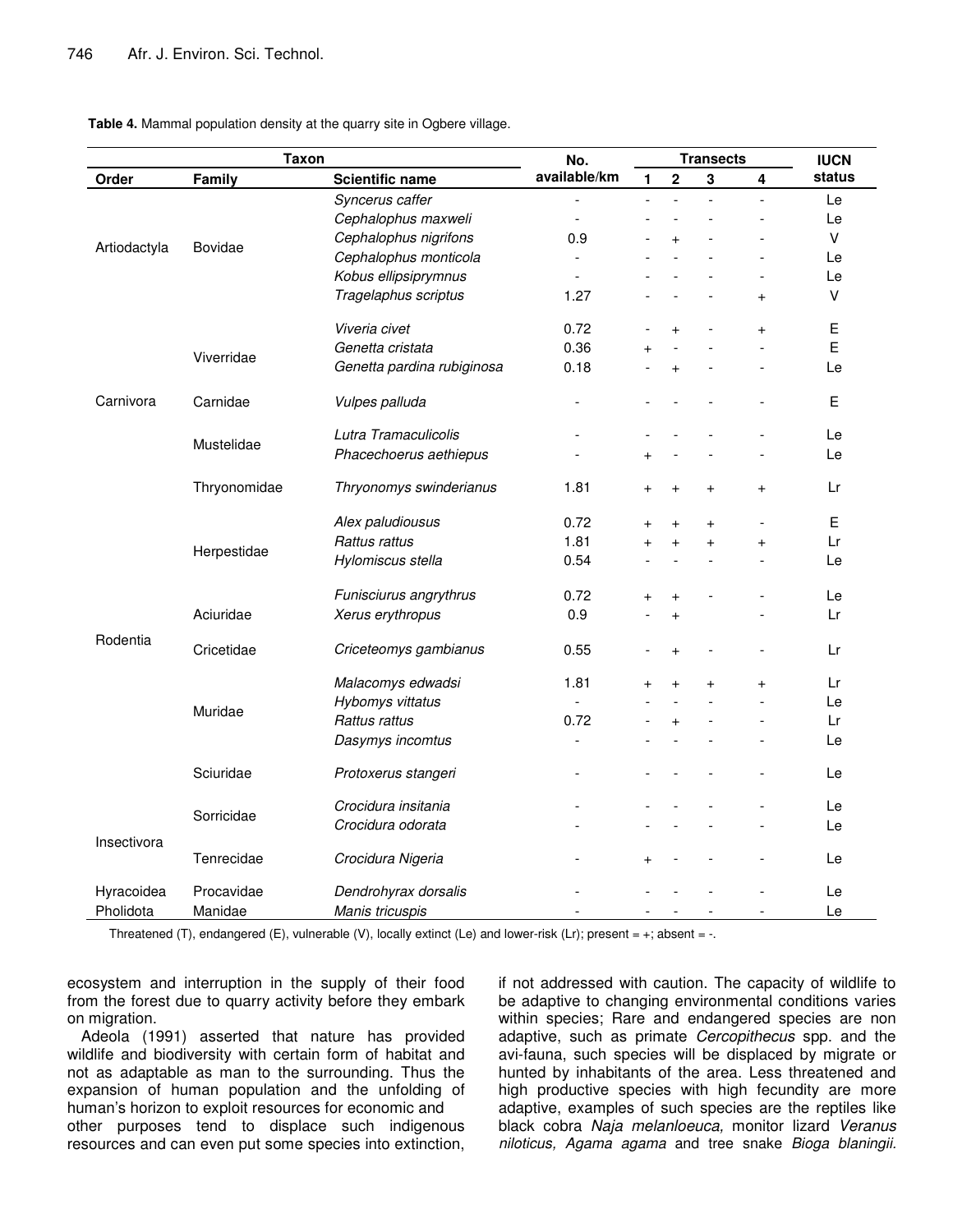Okafor (1998) noted that rural and urban development programmes of its nature shared a multiplicity of objectives geared towards improving the living standard of the whole population and their operation invariably involved not only the tapping of the renewable and nonrenewable resources (soil), but also the transformation of the natural environment.

#### **Environmental impact prediction of the quarry activities on the vegetation**

The major environmental hazard from the quarry is the effect of dust and this will be dependent on:

- a) The concentration of the dust particles in the ambient
- air and its rate of deposition.
- b) The type of vegetation.
- c) The leaf surface type of the vegetation.

d) degree of penetration of the dust particles into the vegetation.

e) The size distribution of dust particles

f) The chemistry of the dust such as the active dusts from laterite.

Most of the effects of dust particles on plants include the potential to block and damage the stomata such that photosynthesis and respiration are affected. Other effects are shading (which may lead to a reduction in photosynthetic capacity) wearing down on the leaf surfaces and cuticle (Igbal and Shafig, 2001).

The chances of air pollution are high. Pollutants such as dust, gaseous emissions and air- borne particulates will be produced and get deposited on the plants. This will no doubt affect the physiological activities of the plants most especially those around the quarry site such as in photosynthesis and respiration. The implication of these is that some of the plants may have retarded growth while others may be eliminated.

# **Social cost and social responsibility of quarrying at Ogbere site**

The shift in environmental management and modernization for purely economic gain is how to make the people understand and accept the new rule of the economic growth, which include the expansion of educational facilities, improvement in environment quality with attention paid to alternative cost on natural resources (fauna and flora) that would be affected (Mabogunje, 1980). The need to tap the natural resources (quarrying) at BJ quarry site in Ogbere will bring about resulting economic growth and technological progress, but this has been aimed at the expense of environment (social cost), to improve the quality of the materials and human resources (social responsibility) in

term of employment opportunity, road construction and other raw materials that are derivable from quarry.

The reason why there have been many environmental problems associated with resource extraction as in the case of quarrying in Quarry might be lack of environmental considerations in the planning and building of the major project (Oyaigheviven, 1998). Thus, projects are usually sited for and embarked upon to satisfy the social and economic needs of the company without the need and aspiration of the people that are directly concerned at the nearest neighbouring communities such as Aba-Kale, Ogbere communities as well as the impact on the primary environment. In open cast mining and quarrying environment, vast area of land are usually existing, leaving behind stagnant ponds or open pits. Consequently, most surface mining environment bears scars of environmental degradation. During mining, materials such as sand, clay, gravel and red earth turn to devastate useful agricultural land and affect other biodiversity (flora and fauna) resources that are indigenous and endemic to the area (social cost). Depending upon the relative toxicity of the material, leakage from the disturbed mineral mining or quarry site into ground water, this could pose quite a serious health matter for both humans and other animals (either domesticated or wild animals) in proximity to the quarry.

## **Fauna species status: Endangered and endemic species**

All the species recorded at the site (transects 1 to 4) are of conservation importance (last column of the Tables 3 to 4). They were rated according to the IUCN 2009 classification and the species were grouped into taxon (reptiles, mammals, and birds). Classification rates are as follow: threatened (t), endangered (e), vulnerable (v), locally extinct (le) and lower-risk (lr) and the rating of their presence were based on simple percentage frequencies (Figures 2 to 5).

From Figures 2 to 5, all the species and sub-species are categorized and each of them served valuable function in the ecosystem, likewise they were utilized in various ways by the surrounding inhabitants. Majority of the species are at threatened and vulnerable rates, which indicated that they are at critical points of survival and also subject to the activity of quarrying. Three options would determine the faith of those species; Most of them might migrate to the adjacent farms' ecosystem within the area, secondly, the local inhabitants as well as staff of the quarry industries will also turn to become predators/ hunters. Thirdly, apart from those aforementioned, subcritical species will continue to persist and reprocreate despite industrial activities and human influences, example of such are reptiles: *Agama agama*, *Dendrospis viridis;* avifauna: *Streptopelia vinacea, P. cucullatus* and few mammals: *Rattus rattus, Thryonomidae* and *Cricetidae.*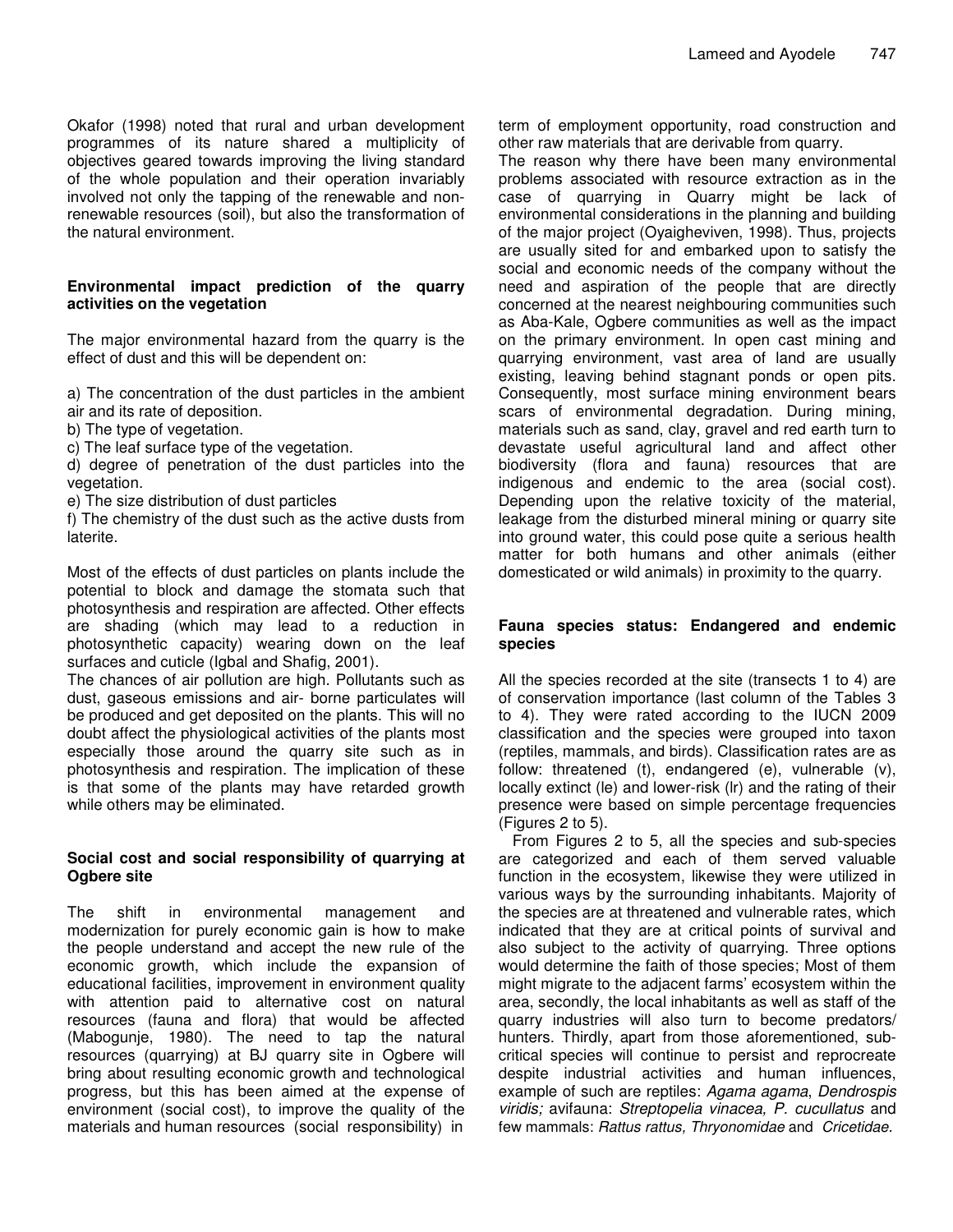









**Figure 5.** Species status of birds/avifauna.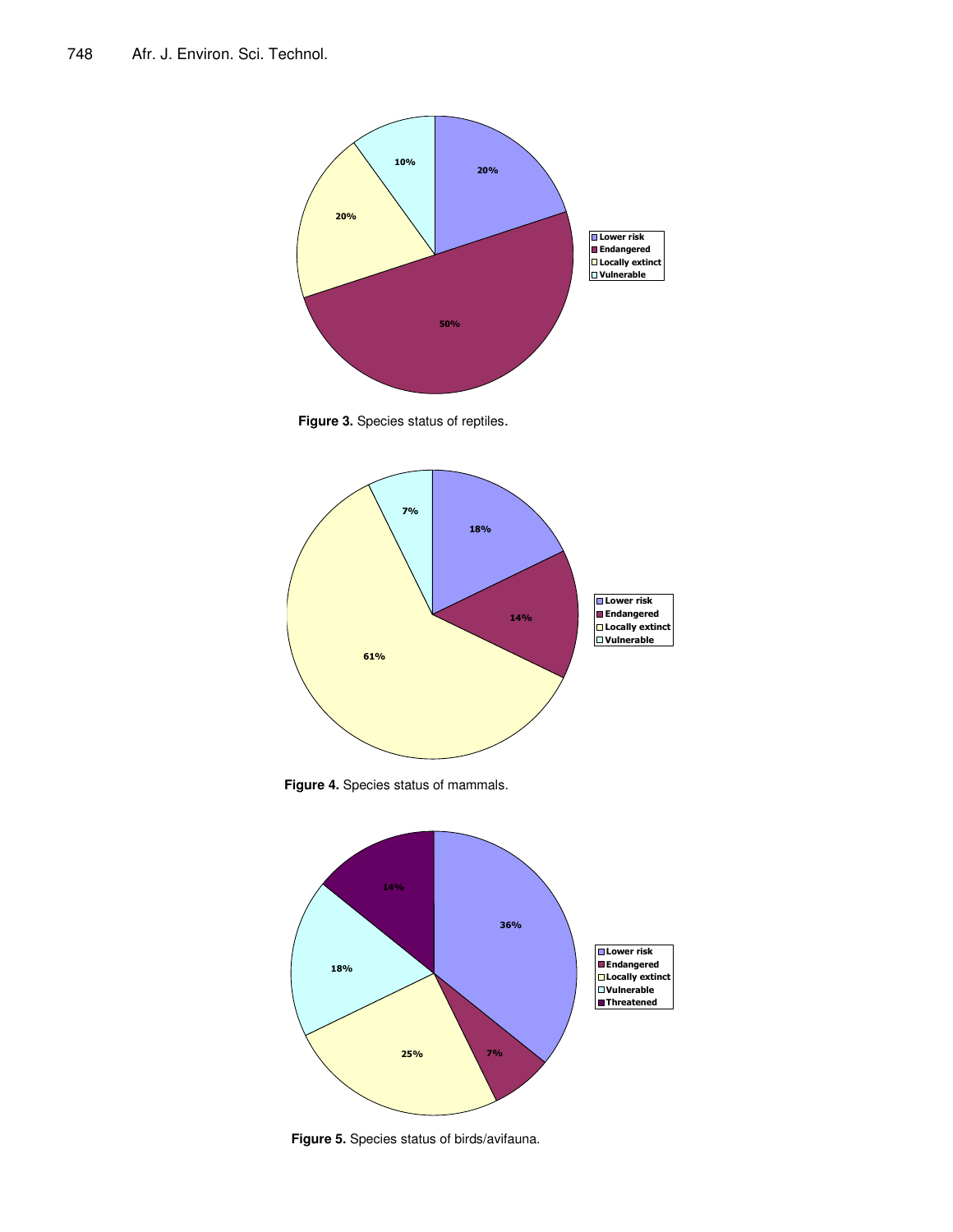These species have capacity to exist within the succession of environmental condition. Therefore such species presence in the ecosystem is an indicator of degraded or overexploited community (Webster and Fittipaldi, 2007).

#### **CONCLUSION AND RECOMMENDATIONS**

All developmental programmes or projects that could affect natural ecosystem in the tropics are said to be conservation dependents, the proposed and on-going activity at Ogbere Quarry site is not an exception. Many species that are present at the unexploited site are climax types because a slight change in their environmental need that occur due to minning or quarrying activity will result to complete loss. This is because such climax species are more specialized in their environmental needs and less adaptable. The activity of quarrying is a complete removal of the vegetation, which serve as the abode and niches for the wild animals. Only few serial or successional species that are more adaptable will take advantage of transitory and unstable situations.

However, sophisticated manipulation of environment in quarrying project either directly or indirectly (habitat modification) will result to serious implication where by rare and endangered species will become non-adaptive, while more adaptive species that are fewer in number will persist due to pollution (Osha, 2006).

The following are some recommendations that are feasible for quarrying activities which are necessary for regular assessments of environmental impact that can mitigate the effects of problems through technology initiatives. Mandatory environmental impact assessment reports for establishing new quarry unit require the following:

1. Establishment of dust control mechanisms at the unit level.

2. Formulation of a code of conduct for the industry as a self-regulation mechanism.

3. Strengthening of the owner associations to regulate the sector - establishment, operations, licensing, marketing, taxation, etc. Strengthening of labour in the management of the units. Having stakeholder meetings involving the relevant government departments, industry representatives, NGOs, and other interests groups.

4. Extension of Public Liability Insurance Act to the quarrying and crushing units.

5. Efficiency in energy consumption. Alternative power sources (like solar energy, thermal radiation from rocks as source of fuel) have the potential to reduce the input costs, thus increasing the profit margin, leading to the healthy growth of the industry.

6. Options for restoration of abandoned quarry sites by infilling with quarry waste, and/or inert waste from Hyderabad and elsewhere and/or infilling with other noninert or putrescible waste. Since contamination of nearby

resources can be a distinct possibility, especially when the waste is not segregated, any land fill programme has to follow the logical steps involved in establishing a landfill for the waste, including the selection and assessment of the site and the environmental impact of locating such a site in the identified place.

7. Introduction of Controlled blasting operations, to minimize hazards from flying missiles depending on its reliability and feasibility factors, this can affect both the animals and human inhabitants in the area.

8. Protection of rare rock structures through fencing and zoning.

9. Safety procedures for workers, and application of Employees Safety Insurance, and other provisions.

10. Extension of education and training facilities to the traditional stone cutting and quarrying communities.

11. Specialized training for officials of traditional communities, officials of the regulating departments, entrepreneurs, technicians and workers. Undertake research and development activities.

#### **ACKNOWLEDGEMENTS**

We acknowledged the support received from JAWURA Environmental Consultancy Ltd, for given us the privilege to be members of EIA consultant team at Ogbere Quarry site, to carry out this research work. Special appreciation goes to Professor O. Osibanjo, for his trust, advice and financial support during the research. Finally, we acknowledge the cooperation received from the staff of all the Quarry companies at Ogbere community.

#### **REFERENCES**

- Adeola ML (1991). Wildlife Conservation in Nigeria to projected Trend in Human Population. Land use Desertification and the Quality/Quantity of Tropical Rain Forest in FAN Conf. Proc. Oni I. (edit), pp. 326-330.
- Anand PB (2006). Waste management in Madras revisited. Environ. Urbanization, 11(20): 161-176.
- Buckland ST, Anderson DR, Burnham KP, Laake JL, Borchers DL, Thomas L (2001). Introduction to distance sampling: estimating abundance of biological populations, Oxford University Press, Oxford.
- Cain SA, De Oliveria CGM (1959). Manuals of Vegetation Analysis. New York, p. 325.
- Fedra K, Winkelbauer L, Pantulu VR (2005)**.** Systems for Environmental Screening**.** An Application in the Lower Mekong Basin. International Institute for Applied Systems Analysis. A-236l Laxenburg, Austria, p. 169.
- Gbile ZO (1992). Status of forest conservation for maintenance of Biodiversity in Nigeria. In "Conservation of Plant genes. Academic press, London, pp. 293-310.
- Gauch HG (2001). Multivanate Analysis in Community Ecology Cambridge University Press, p. 85.
- Homer CG, Edwards TC, Ramsey RD, Price KP (1993). Use of Remote Sensing Methods in Modelling sage grouse winter habitat. J. Wildlife Manage*.* 57:78-84.
- IUCN (2009). International Union for Conservation of Natural Resources. Both Flora and Fauna Red Data Book. Ladder Presentation U.K.
- Mabogunje AL (1980). The Debt to Posterity: Reflection on a National Policy on environmental Management N.P.O. Sada and T. Odemerho (ed). Environmental Issues and Management in Nigerian